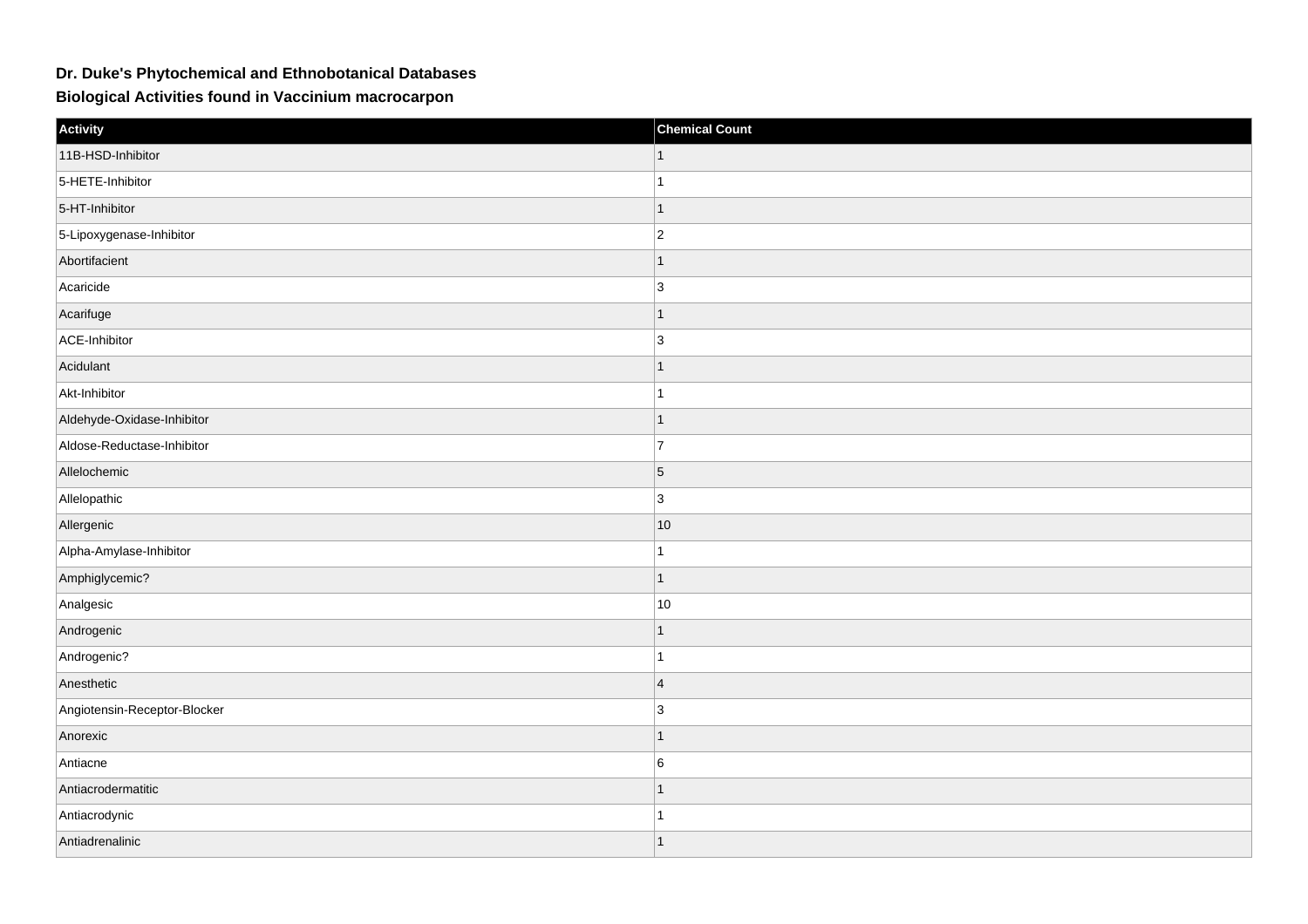| Activity             | <b>Chemical Count</b>    |
|----------------------|--------------------------|
| Antiaflatoxin        | 1                        |
| AntiAGE              | $\vert$ 2                |
| Antiaggregant        | $\overline{7}$           |
| Antiaging            | $\overline{5}$           |
| Antiakathisic        | 1                        |
| Antialcoholic        | $\vert 4 \vert$          |
| Antiallergenic       |                          |
| Antiallergic         | $\overline{7}$           |
| Antialopecic         |                          |
| Antialzheimeran      | 7                        |
| Antiamblyopic        | 1                        |
| Antianaphylactic     |                          |
| Antianemic           | $\overline{4}$           |
| Antianginal          | $\vert$ 3                |
| Antiangiogenic       | $\overline{4}$           |
| Antianorectic        | $\vert$ 2                |
| Antianorexic         | 1                        |
| Antianxiety          | $\vert$ 2                |
| Antiaphthic          |                          |
| Antiapoptotic        | 1                        |
| Antiarabiflavinotic  |                          |
| Antiarachidonate     | $\overline{\phantom{a}}$ |
| Antiarrhythmic       | 7                        |
| Antiarteriosclerotic | -1                       |
| Antiarthritic        | 14                       |
| Antiasthmatic        | $\overline{7}$           |
| Antiatheromic        | 1                        |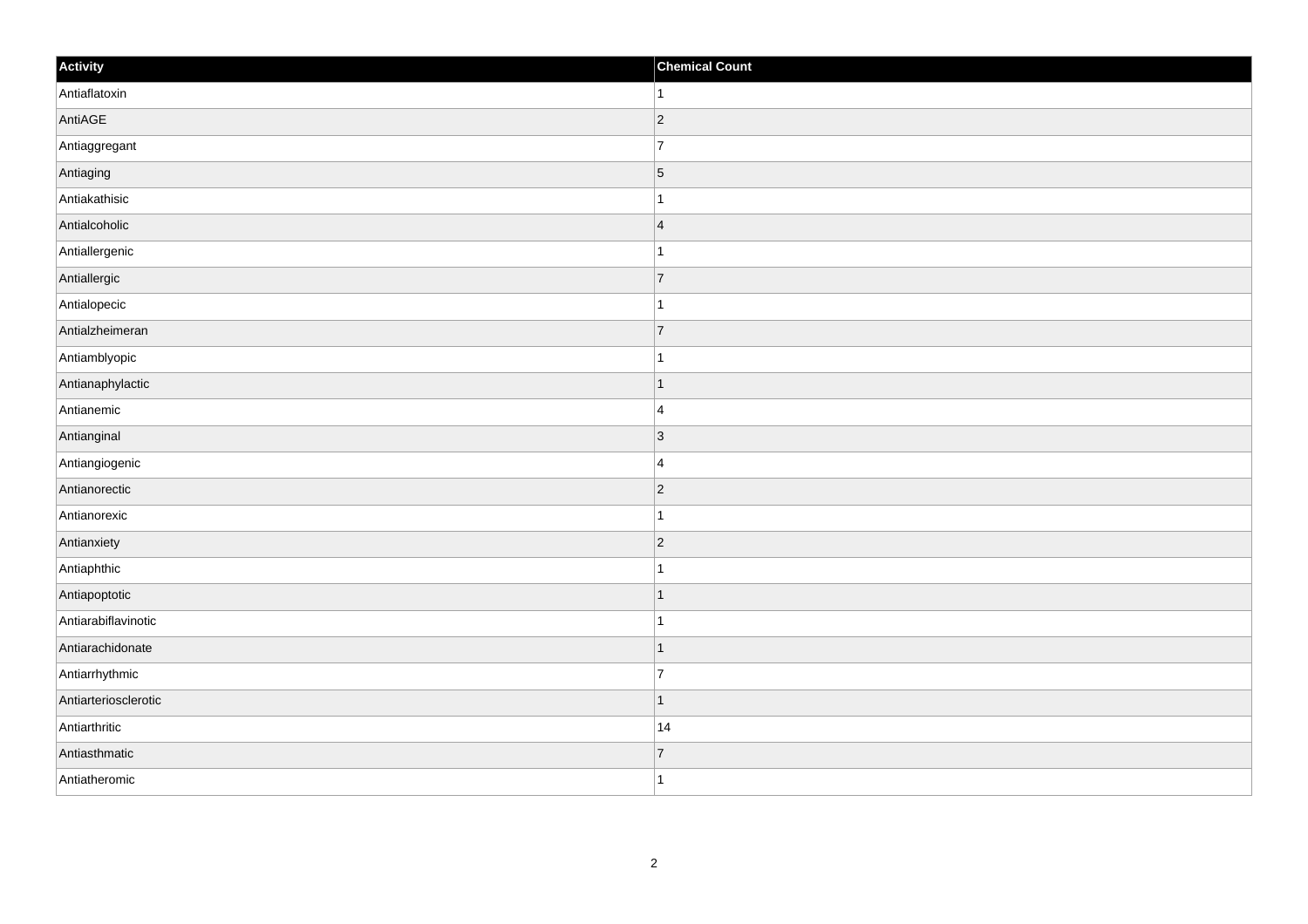| Activity                 | <b>Chemical Count</b> |
|--------------------------|-----------------------|
| Antiatherosclerotic      | 12                    |
| Antibackache             | $\mathbf{1}$          |
| Antibacterial            | 19                    |
| Antiberiberi             | $\mathbf 1$           |
| AntiBPH                  | $\mathbf 1$           |
| Anticalculic             |                       |
| Anticancer               | 9                     |
| Anticancer (Breast)      | $\mathbf{1}$          |
| Anticancer (Colon)       | 3                     |
| Anticancer (Esophagus)?  | 1                     |
| Anticancer (Forestomach) | $\overline{2}$        |
| Anticancer (Liver)       | $\overline{3}$        |
| Anticancer (Lung)        | $\vert$ 1             |
| Anticancer (Skin)        | $\overline{3}$        |
| Anticanker               | 3                     |
| Anticapillary-Fragility  | $\mathbf{1}$          |
| Anticarcinogenic         | $\overline{4}$        |
| Anticarcinomic           | 3                     |
| Anticarcinomic (Breast)  | $\mathbf{1}$          |
| Anticardiospasmic        | $\mathbf 1$           |
| Anticariogenic           | $\overline{4}$        |
| Anticarpal-Tunnel        | $\overline{1}$        |
| Anticataract             | 9                     |
| Anticephalagic           | 3                     |
| Anticervicaldysplasic    | $\overline{4}$        |
| AntiCFS                  | $\overline{3}$        |
| Anticheilitic            | 3                     |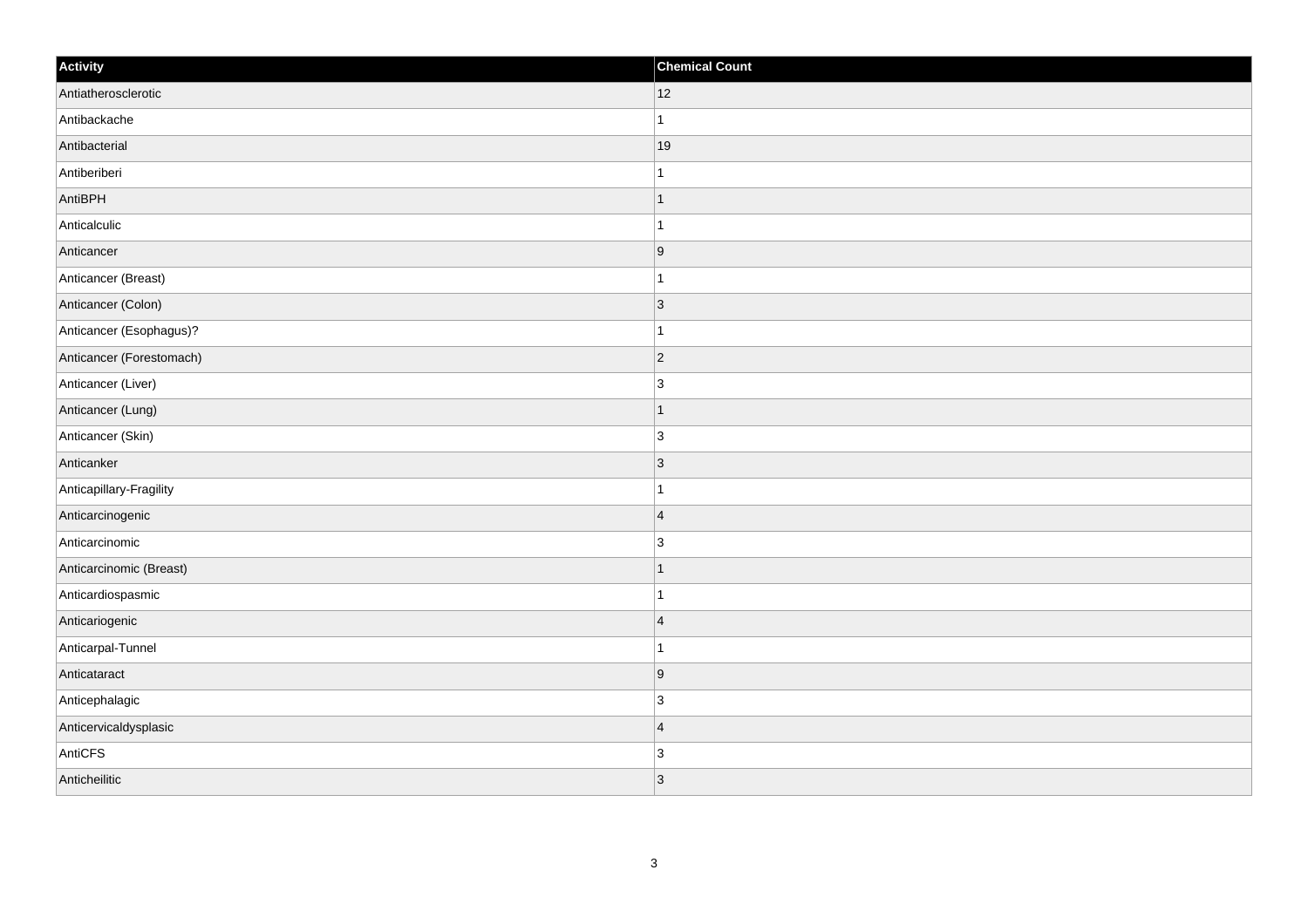| Activity          | <b>Chemical Count</b>   |
|-------------------|-------------------------|
| Antichilblain     | $\vert$ 1               |
| Anticholestatic   | $\mathbf{1}$            |
| Anticirrhotic     |                         |
| Anticirrhotic?    | $\overline{1}$          |
| Anticlastogen     | $\mathbf{1}$            |
| Anticlaudificant? | $\mathbf 1$             |
| Anticlimacteric   | $\overline{4}$          |
| Anticoagulant     | $\mathbf 1$             |
| Anticoeliac       | 1                       |
| Anticold          | 2                       |
| Anticolitic       | $\overline{3}$          |
| Anticollegenase   | $\mathbf 1$             |
| Anticomplement    | $ 2\rangle$             |
| Anticomplementary | 1                       |
| Anticonvulsant    | $\overline{4}$          |
| Anticorneotic     | $\vert$ 1               |
| Anticoronary      | $\overline{4}$          |
| AntiCrohn's       | 3                       |
| AntiCTS           | $\mathbf{1}$            |
| Anticystitic      | $\vert$ 1               |
| Antidandruff      | 3                       |
| Antidecubitic     | $ 3\rangle$             |
| Antideliriant     | $\mathbf 1$             |
| Antidementia      | $\vert 5 \vert$         |
| Antidepressant    | $\overline{7}$          |
| Antidermatitic    | $\overline{\mathbf{4}}$ |
| Antidiabetic      | 14                      |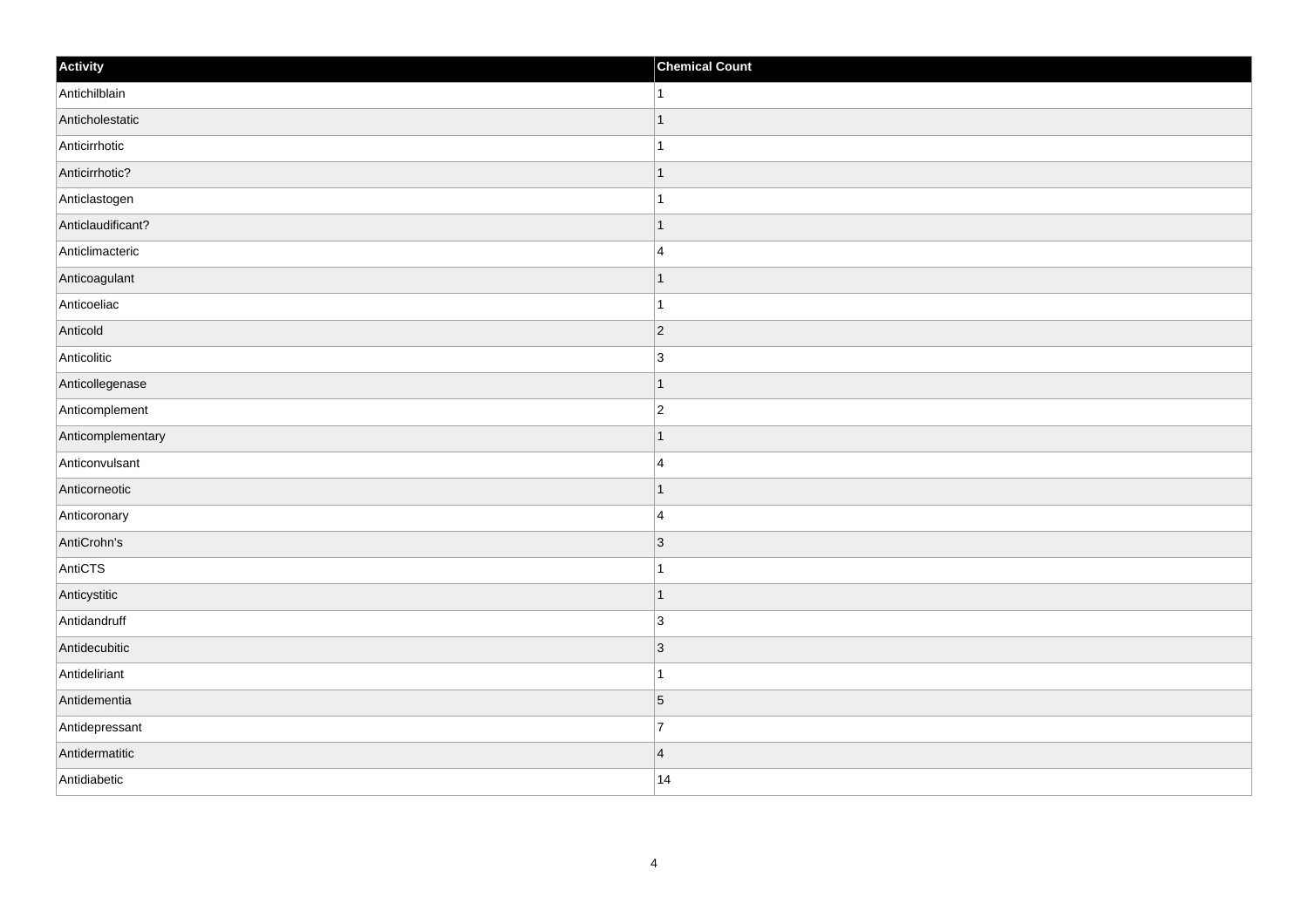| Activity            | <b>Chemical Count</b> |
|---------------------|-----------------------|
| Antidiarrheic       | $\vert$ 1             |
| Antidiscotic        | $\overline{1}$        |
| Antidote (Aluminum) | $ 2\rangle$           |
| Antidote (Cadmium)  | $\overline{c}$        |
| Antidote (Camphor)  |                       |
| Antidote (Lead)     | 3                     |
| Antidote (Mercury)  | $\mathbf 1$           |
| Antidote (Morphine) | $\mathbf{1}$          |
| Antidote (Paraquat) |                       |
| Antidysgeuzic       | 1                     |
| Antidyskinetic      | 1                     |
| Antidysmenorrheic   | 3                     |
| Antidyspeptic       | $\mathbf 1$           |
| Antidysphagic       | $\mathbf{1}$          |
| AntiEBV             | $ 2\rangle$           |
| Antieczemic         | $\overline{2}$        |
| Antiedemic          | $\sqrt{6}$            |
| Antieicosanoid      | 1                     |
| Antielastase        | $ 3\rangle$           |
| Antiencephalitic    | $\overline{c}$        |
| Antiencephalopathic | $ 2\rangle$           |
| Antiendometriotic   | $ 2\rangle$           |
| Antienteritic       | 1                     |
| Antienterotic       | $\mathbf 1$           |
| Antiepileptic       | $\overline{4}$        |
| Antiescherichic     | $\overline{c}$        |
| Antiestrogenic      | 3                     |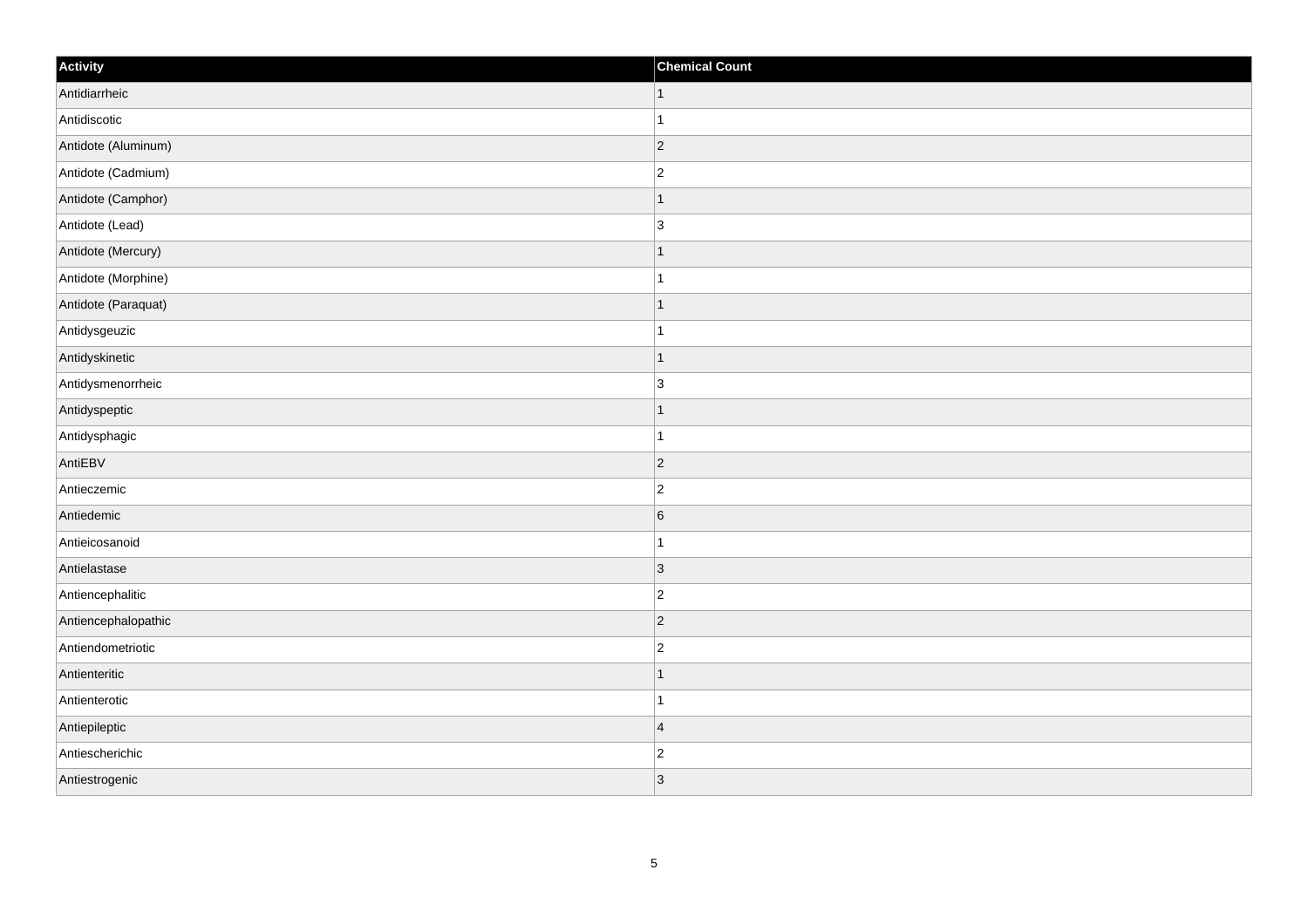| Activity          | <b>Chemical Count</b>    |
|-------------------|--------------------------|
| Antifatigue       | $\overline{7}$           |
| Antifeedant       | $\overline{5}$           |
| Antifertility     | $\overline{c}$           |
| Antifibromyalgic  | $ 2\rangle$              |
| Antifibrosarcomic | $\overline{c}$           |
| Antifibrotic      | $\vert 3 \vert$          |
| Antiflu           | $\overline{3}$           |
| Antifuruncular    | $\overline{\phantom{a}}$ |
| Antigallstone     | $\vert$ 2                |
| Antigastric       | $\vert$ 2                |
| Antigastritic     | 3                        |
| Antigastrotic     |                          |
| Antigenotoxic     | $\overline{c}$           |
| Antigingivitic    | $\overline{4}$           |
| Antiglaucomic     | $\overline{2}$           |
| Antiglossitic     | $\vert$ 2                |
| Antiglycosuric    | 1                        |
| Antigonadotrophic | $\overline{\phantom{a}}$ |
| Antigonadotropic  | $\overline{c}$           |
| Antigout          |                          |
| Antigrey          |                          |
| AntiGTF           | $\overline{\phantom{a}}$ |
| Antihangover      | $\overline{4}$           |
| Antiheartburn     | $\overline{\phantom{a}}$ |
| Antihemolytic     | 1                        |
| Antihemorrhagic   | $\vert 3 \vert$          |
| Antihepatitic     | $\overline{1}$           |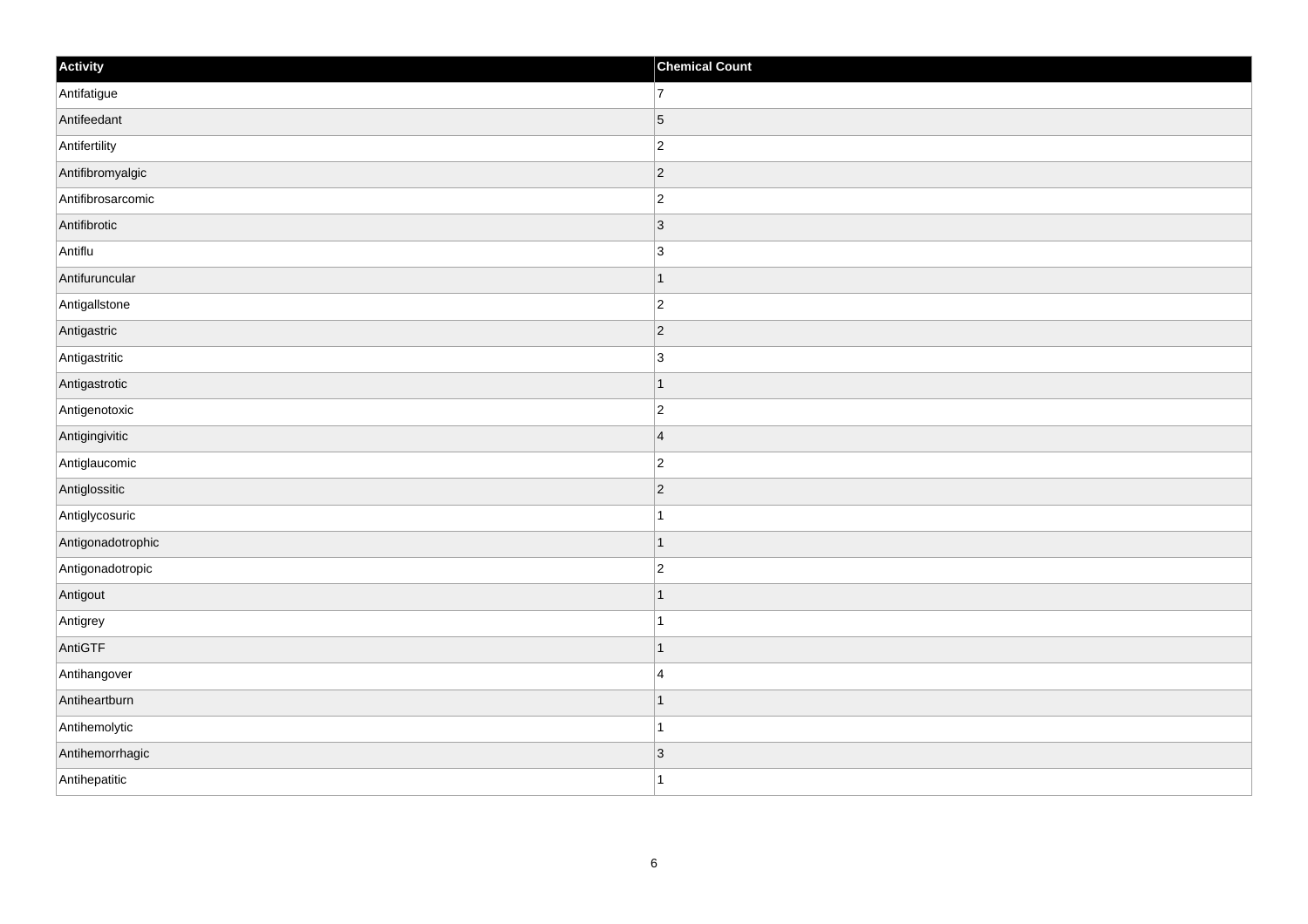| Activity                 | <b>Chemical Count</b> |
|--------------------------|-----------------------|
| Antihepatotoxic          | $ 10\rangle$          |
| Antiherpetic             | $\overline{7}$        |
| Antiherpetic?            | $\mathbf 1$           |
| Antihistaminic           | $\,6$                 |
| AntiHIV                  | $\overline{7}$        |
| Antihydrophobic          |                       |
| Antihyperactivity        | $\overline{1}$        |
| Antihypercholesterolemic | $\overline{2}$        |
| Antihyperglycemic        |                       |
| Antihyperinsulinemic     | $\mathbf{1}$          |
| Antihyperkeratotic       | $\overline{1}$        |
| Antihyperkinetic         | $ 2\rangle$           |
| Antihyperleptinemic      | $\vert$ 1             |
| Antihyperlipidemic       | $\overline{c}$        |
| Antihypertensive         | 6                     |
| Antihyperthyroid         | $\mathbf{1}$          |
| Antihypoglycemic         | $\mathbf 1$           |
| Antiichythyotic          |                       |
| Antiielus?               | $\mathbf{1}$          |
| Antiimpotence            | $\mathbf 1$           |
| Antiinfarctal            | $\mathbf 1$           |
| Antiinfective            | $\mathbf{1}$          |
| Antiinfertility          | $ 3\rangle$           |
| Antiinflammatory         | 15                    |
| Antiinsomniac            | $ 3\rangle$           |
| Antiinsomniac?           |                       |
| Antiinsomnic             | 1                     |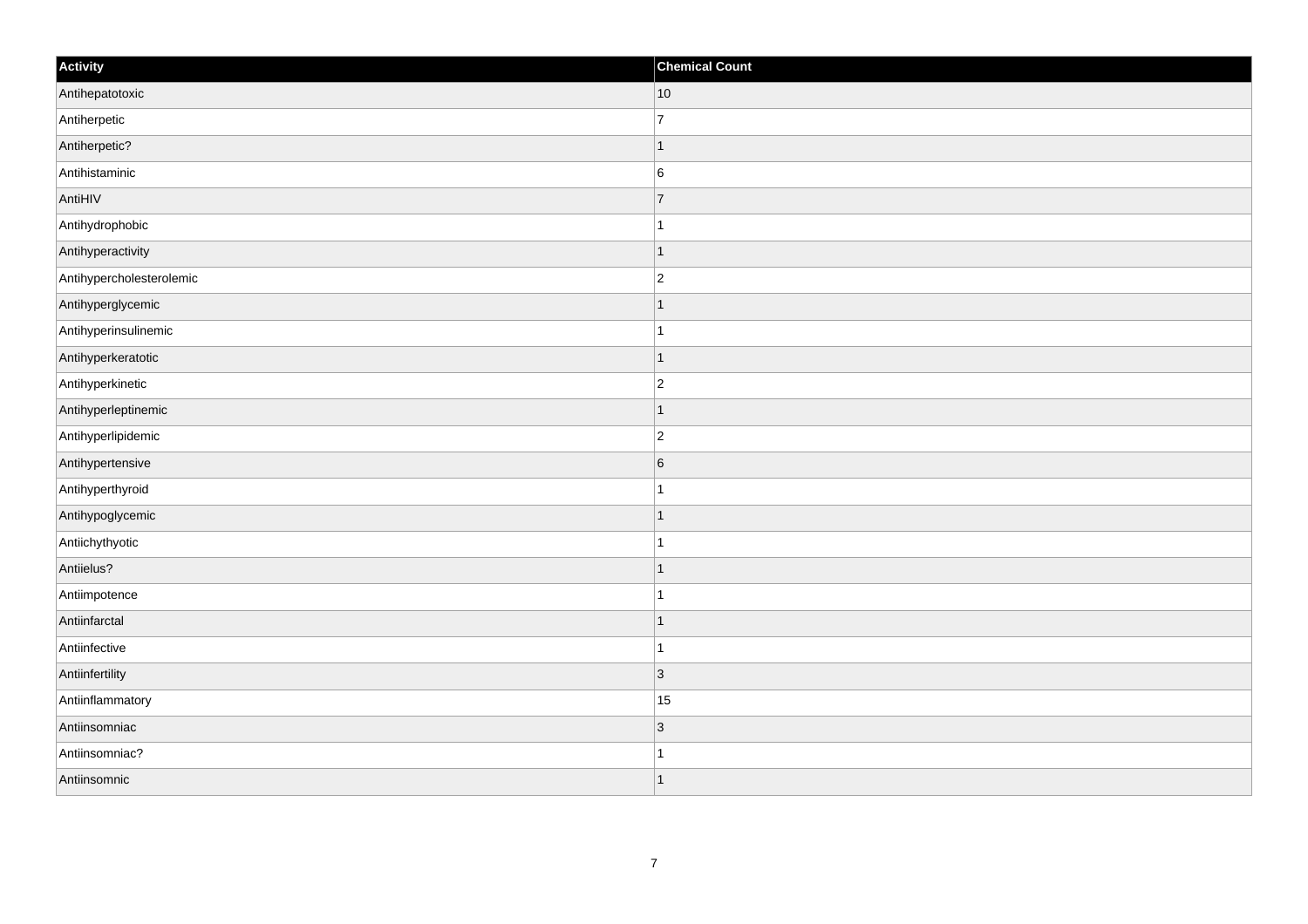| Activity           | <b>Chemical Count</b> |
|--------------------|-----------------------|
| Antiischemic       | $\overline{3}$        |
| Antikeratitic      | $\overline{1}$        |
| Antikeratotic      |                       |
| Antikeshan         | $\overline{1}$        |
| AntiLegionella     | $\overline{1}$        |
| Antileishmanic     | 3                     |
| Antilepric         | $\overline{c}$        |
| Antileukemic       | $\overline{7}$        |
| Antileukonychic    |                       |
| Antileukoplakic    | $\vert$ 1             |
| Antileukotriene    | $\vert$ 5             |
| Antilipoperoxidant | 3                     |
| Antilithic         | $\overline{3}$        |
| Antilupus          | $\mathbf 1$           |
| AntiLyme           | $\vert$ 5             |
| Antilymphomic      | $ 2\rangle$           |
| Antimaculitic      | 6                     |
| Antimalarial       | 3                     |
| Antimastalgic      | $\mathbf 1$           |
| Antimastitic       | $\vert$ 1             |
| Antimeasles        | $\mathbf{1}$          |
| Antimelanogenic    | $\vert$ 1             |
| Antimelanomic      | $\overline{c}$        |
| AntiMeniere's      | $\overline{1}$        |
| Antimenopausal     | $\overline{4}$        |
| Antimenorrhagic    | 1                     |
| Antimetastatic     | 5                     |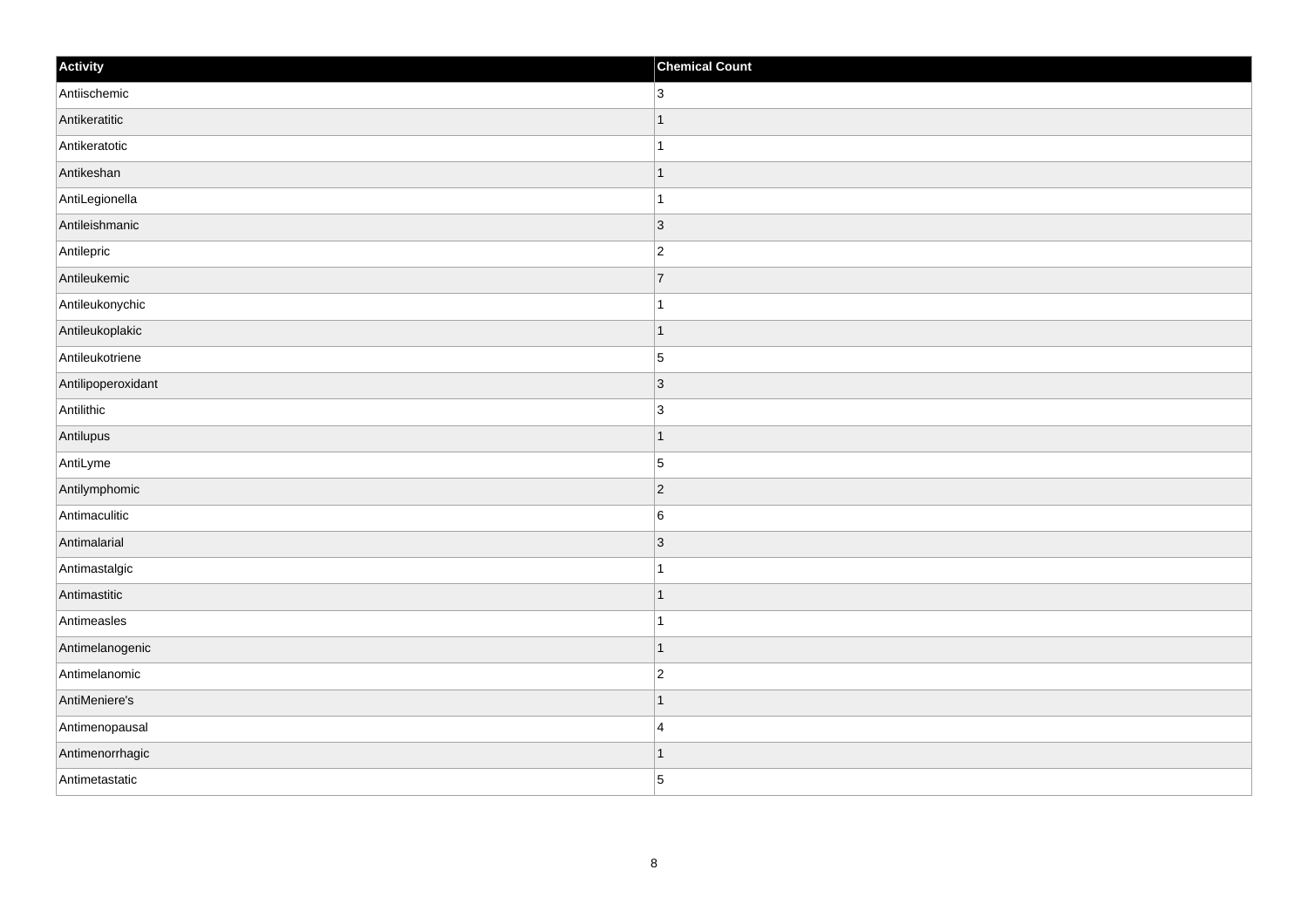| Activity                  | <b>Chemical Count</b> |
|---------------------------|-----------------------|
| Antimigraine              | $\overline{4}$        |
| Antimitotic               | $\overline{2}$        |
| Antimitral-valve-prolapse | $\mathbf 1$           |
| AntiMS                    | $\mathbf{1}$          |
| Antimutagenic             | 16                    |
| Antimyalgic               |                       |
| Antimyelotoxic            | $\vert$ 1             |
| Antimyocarditic           | $\overline{c}$        |
| Antimyopic                | -1                    |
| Antineoplastic            | $\mathbf{1}$          |
| Antinephritic             | $\overline{2}$        |
| Antinephrolytic           |                       |
| Antineuralgic             | $ 2\rangle$           |
| Antineuramidase           | $\mathbf{1}$          |
| Antineurasthenic          | $\mathbf 1$           |
| Antineuritic              | $\mathbf{1}$          |
| Antineuropathic           | $\overline{4}$        |
| Antineurotic              |                       |
| AntiNF-kB                 | $\vert$ 1             |
| Antinitrosaminic          | $\overline{4}$        |
| Antinitrosating           | $\mathbf 1$           |
| Antinitrosic              | $\mathbf{1}$          |
| Antinociceptive           | 3                     |
| Antinyctalopic            | 3                     |
| Antiobesity               | 7                     |
| Antiobesity?              | 1                     |
| Antiodontalgic            | $\overline{1}$        |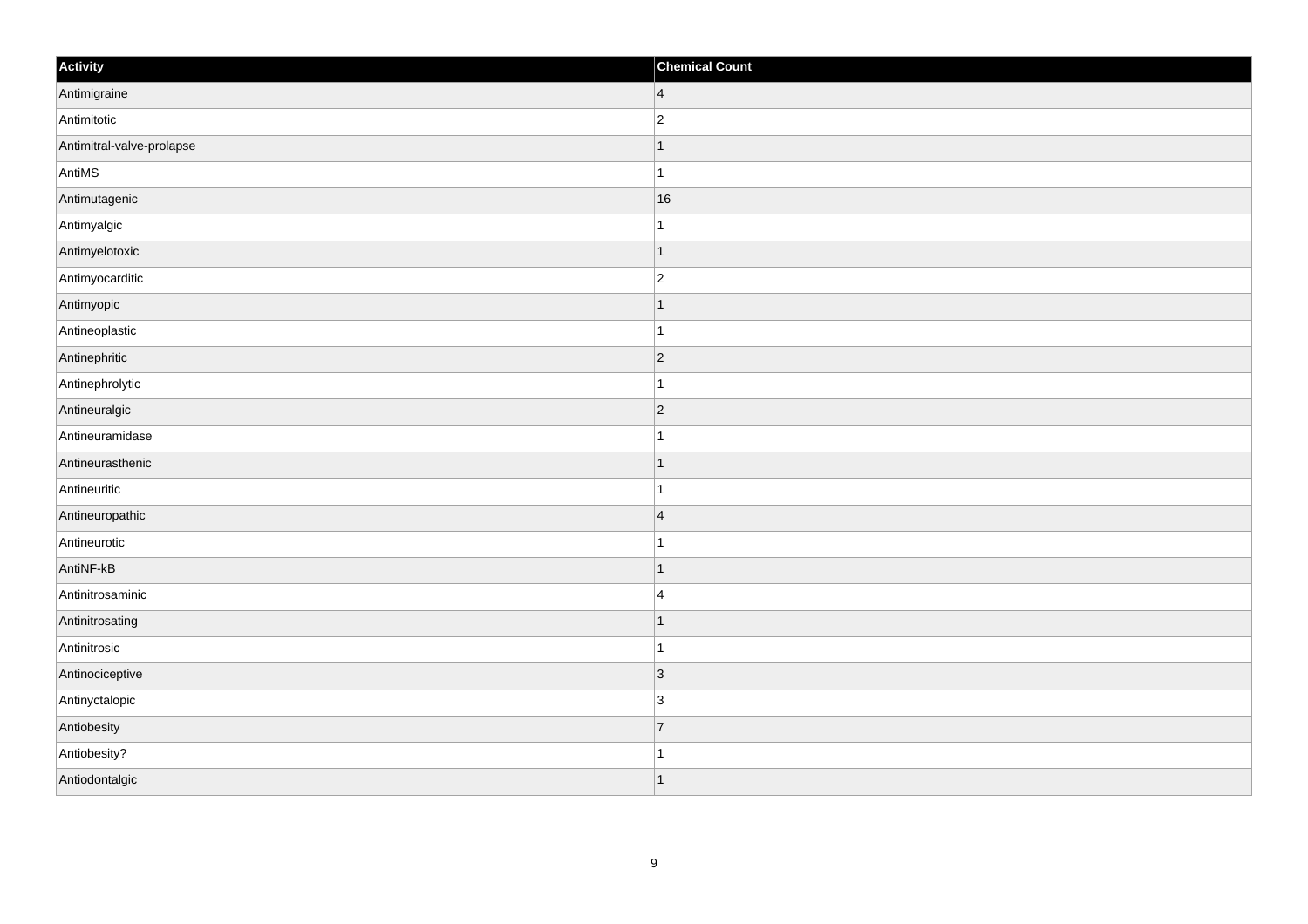| Activity              | <b>Chemical Count</b> |
|-----------------------|-----------------------|
| Antionychyotic        | $\vert$ 1             |
| Antiorchitic          | $\overline{1}$        |
| Antiosteoarthritic    | $\overline{4}$        |
| Antiosteoporotic      | 9                     |
| Antiotitic            | $\mathbf{1}$          |
| Antiototic            | $\mathbf 1$           |
| Antioxidant           | 20                    |
| Antioxidant Synergist | $\overline{2}$        |
| Antiozenic            |                       |
| Antipancreatitic      | $\mathbf{1}$          |
| Antipapillomic        | $\mathbf 1$           |
| Antiparkinsonian      | $\overline{4}$        |
| Antiparotitic         | $\mathbf{1}$          |
| Antipellagric         | $ 2\rangle$           |
| Antipeptic            |                       |
| Antiperiodontal       | $\vert$ 1             |
| Antiperiodontic       | $\overline{c}$        |
| Antiperiodontitic     | $\overline{4}$        |
| Antiperistaltic       | $\mathbf 1$           |
| Antipermeability      | $\vert$ 1             |
| Antiperoxidant        | 6                     |
| AntiPGE2              | $\mathbf{1}$          |
| Antipharyngitic       | $\mathbf 1$           |
| Antiphotophobic       | $ 2\rangle$           |
| Antipityriasic        | $\mathbf 1$           |
| Antiplaque            | 6                     |
| Antiplasmodial        | 3                     |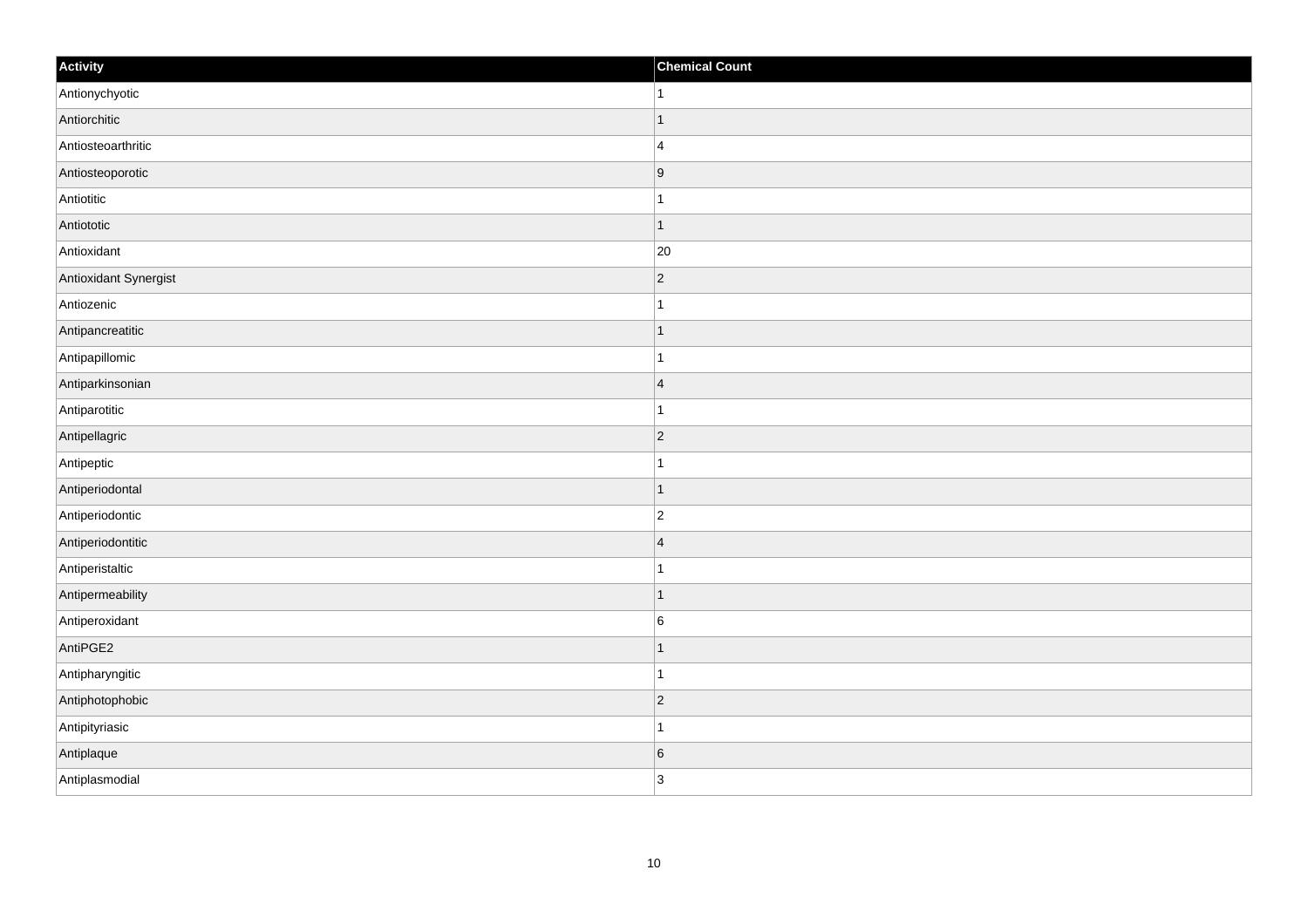| Activity                | <b>Chemical Count</b> |
|-------------------------|-----------------------|
| AntiPMS                 | $5\overline{)}$       |
| Antipneumonic           | $\mathbf 1$           |
| Antipodriac             | 2                     |
| Antipolio               | $\overline{c}$        |
| Antipoliomyelitic       | $\overline{c}$        |
| Antiporphyric           |                       |
| Antiprolactin           | $\overline{1}$        |
| Antiproliferant         | $\bf 8$               |
| Antiproliferative       | $\mathbf 1$           |
| Antiprostaglandin       | $\overline{2}$        |
| Antiprostanoid          | $\mathbf{1}$          |
| Antiprostatitic         | $ 2\rangle$           |
| Antipruritic            | $\vert$ 1             |
| Antipsoriac             | $\overline{c}$        |
| Antipsychotic           | $\mathbf 1$           |
| Antipurpuric            | $\mathbf{1}$          |
| Antipyretic             | $ 3\rangle$           |
| Antiradicular           | 11                    |
| AntiRaynaud's           | 3                     |
| Antiretinitic Optometry | $\mathbf 1$           |
| Antiretinopathic        | $\vert$ 1             |
| Antiretinotic           | $ 2\rangle$           |
| Antirheumatic           | $\sqrt{6}$            |
| Antirheumatitic?        | $\mathbf{1}$          |
| Antirhinitic            | $\vert$ 1             |
| Antisalmonella          | $\overline{c}$        |
| Antisarcomic            | $\vert$ 1             |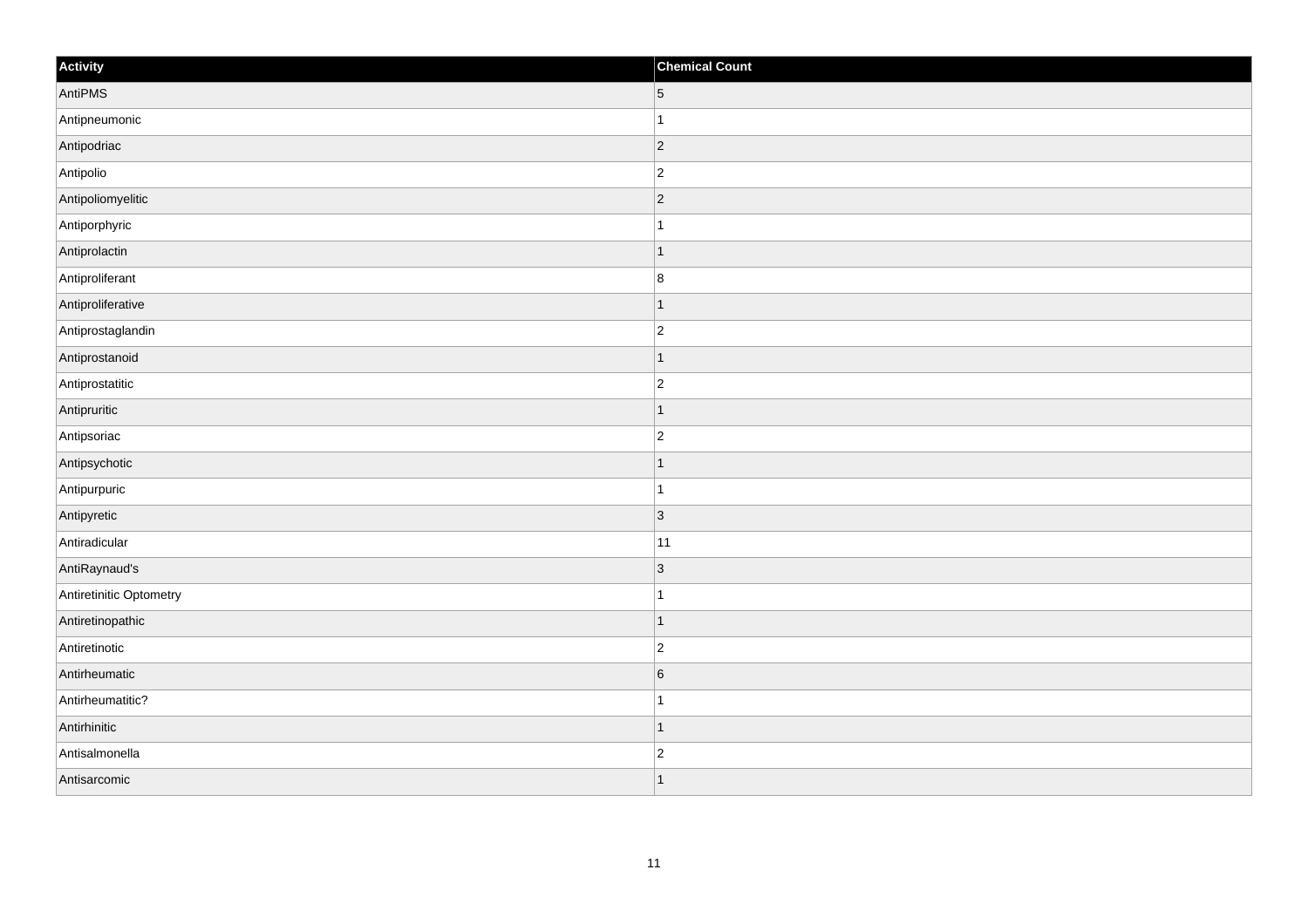| Activity           | <b>Chemical Count</b> |
|--------------------|-----------------------|
| Antiscorbutic      | $\vert$ 1             |
| Antiscotomic       | $\mathbf{1}$          |
| Antiseborrheic     | $\overline{3}$        |
| Antiseptic         | 16                    |
| Antiserotonin      | $\mathbf{1}$          |
| Antishingles       | $\mathbf 1$           |
| Antisilicotic      | $\mathbf{1}$          |
| Antispare-Tire     | $\mathbf{1}$          |
| Antispasmodic      | 11                    |
| Antispasmophilic   | $\overline{1}$        |
| AntiSpina-Bifida   | $\overline{1}$        |
| Antistaphylococcic | 3                     |
| Antistomatitic     | $\mathbf{1}$          |
| Antistreptococcic  | $\mathbf 1$           |
| Antistress         | $\overline{4}$        |
| Antistroke         | $ 3\rangle$           |
| Antisunburn        | $\mathbf 1$           |
| Antisyndrome-X     | 6                     |
| AntiTGF-beta       | $ 2\rangle$           |
| Antithiamin        | 1                     |
| Antithrombic       | 3                     |
| Antithrombogenic   | $\vert$ 1             |
| Antithromboxane    | $\overline{c}$        |
| Antithyroid        | $\mathbf 1$           |
| Antitic            | $\mathbf 1$           |
| Antitinnitic       | $\vert$ 1             |
| AntiTNF            | $\overline{1}$        |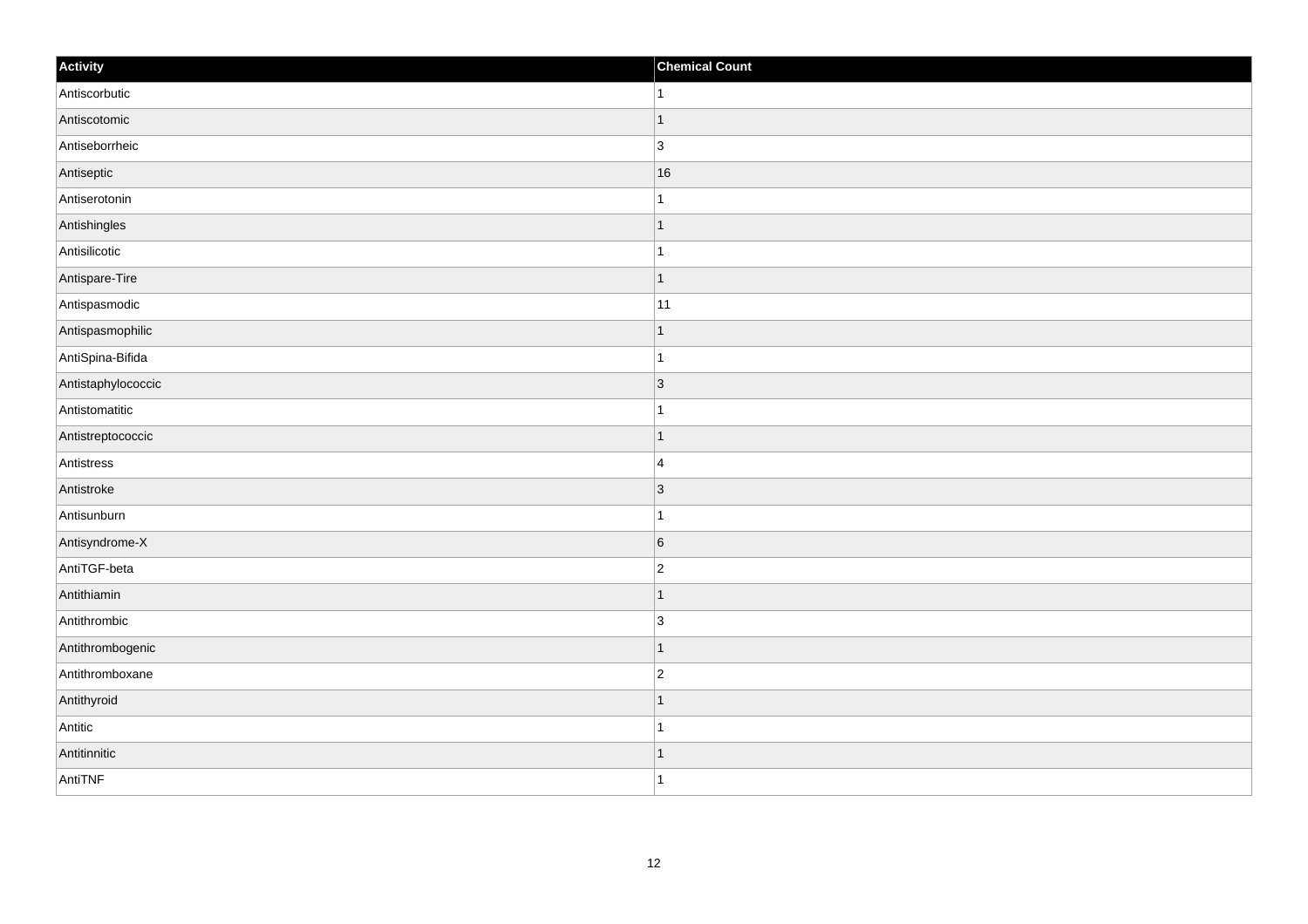| Activity                | <b>Chemical Count</b> |
|-------------------------|-----------------------|
| Antitriglyceride        | $ 2\rangle$           |
| Antitrypanosomic        | $ 2\rangle$           |
| Antitubercular          | $\overline{2}$        |
| Antitumor               | 18                    |
| Antitumor (Bladder)     | $ 2\rangle$           |
| Antitumor (brain)       | $\overline{2}$        |
| Antitumor (Breast)      | $6\overline{6}$       |
| Antitumor (Cervix)      | $\overline{1}$        |
| Antitumor (CNS)         | $\mathbf 1$           |
| Antitumor (Colon)       | 8                     |
| Antitumor (Esophagus)?  | $\overline{1}$        |
| Antitumor (Forestomach) | $\overline{2}$        |
| Antitumor (Gastric)     | $\mathbf{1}$          |
| Antitumor (Kidney)      | $\overline{1}$        |
| Antitumor (Liver)       | $\vert$ 2             |
| Antitumor (Lung)        | 6                     |
| Antitumor (Mammary)     | $\overline{1}$        |
| Antitumor (Ovary)       | $ 2\rangle$           |
| Antitumor (Pancreas)    | $\mathbf{1}$          |
| Antitumor (Prostate)    | 5                     |
| Antitumor (Skin)        | $\overline{4}$        |
| Antitumor (Stomach)     | 3                     |
| Antitumor-Promoter      | 5                     |
| Antitussive             | $ 2\rangle$           |
| Antiulcer               | 11                    |
| Antiulcerogenic         |                       |
| Antivaginitic           | $\overline{1}$        |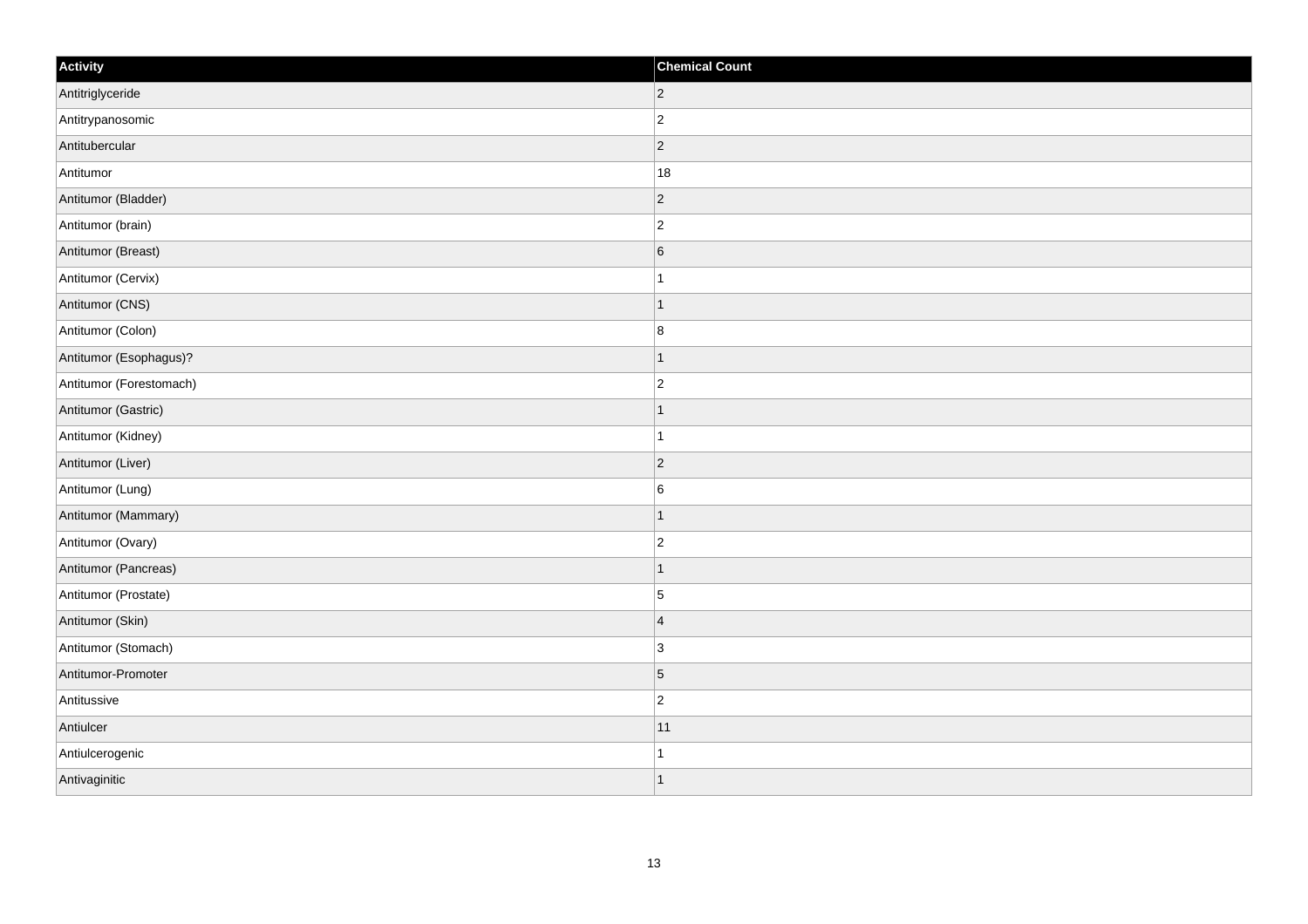| Activity                         | <b>Chemical Count</b> |
|----------------------------------|-----------------------|
| Antivaricose                     | 1                     |
| Antivertigo                      |                       |
| Antiviral                        | 11                    |
| Antiviral?                       | 1                     |
| Antiwrinkle                      | 1                     |
| Antixerophthalmic                |                       |
| Antiyeast                        |                       |
| Anxiolytic                       | $\overline{5}$        |
| AP-1-Inhibitor                   |                       |
| Apifuge                          | 1                     |
| Apoptotic                        | $\overline{5}$        |
| Aromatase-Inhibitor              | $\vert$ 2             |
| Artemicide                       | $\overline{c}$        |
| Arteriodilator                   |                       |
| Asthma-preventive                |                       |
| Astringent                       | 1                     |
| ATPase-Inhibitor                 | 1                     |
| Autotoxic                        |                       |
| Bacteristat                      | $\overline{2}$        |
| Beta-Adrenergic Receptor Blocker |                       |
| Beta-Blocker                     | $\overline{4}$        |
| Beta-Glucuronidase-Inhibitor     | $\overline{4}$        |
| Bradycardiac                     |                       |
| Bruchiphobe                      |                       |
| Calcium-Antagonist               | $\overline{4}$        |
| Calcium-Channel-Blocker          |                       |
| Calmodulin-Antagonist            | 1                     |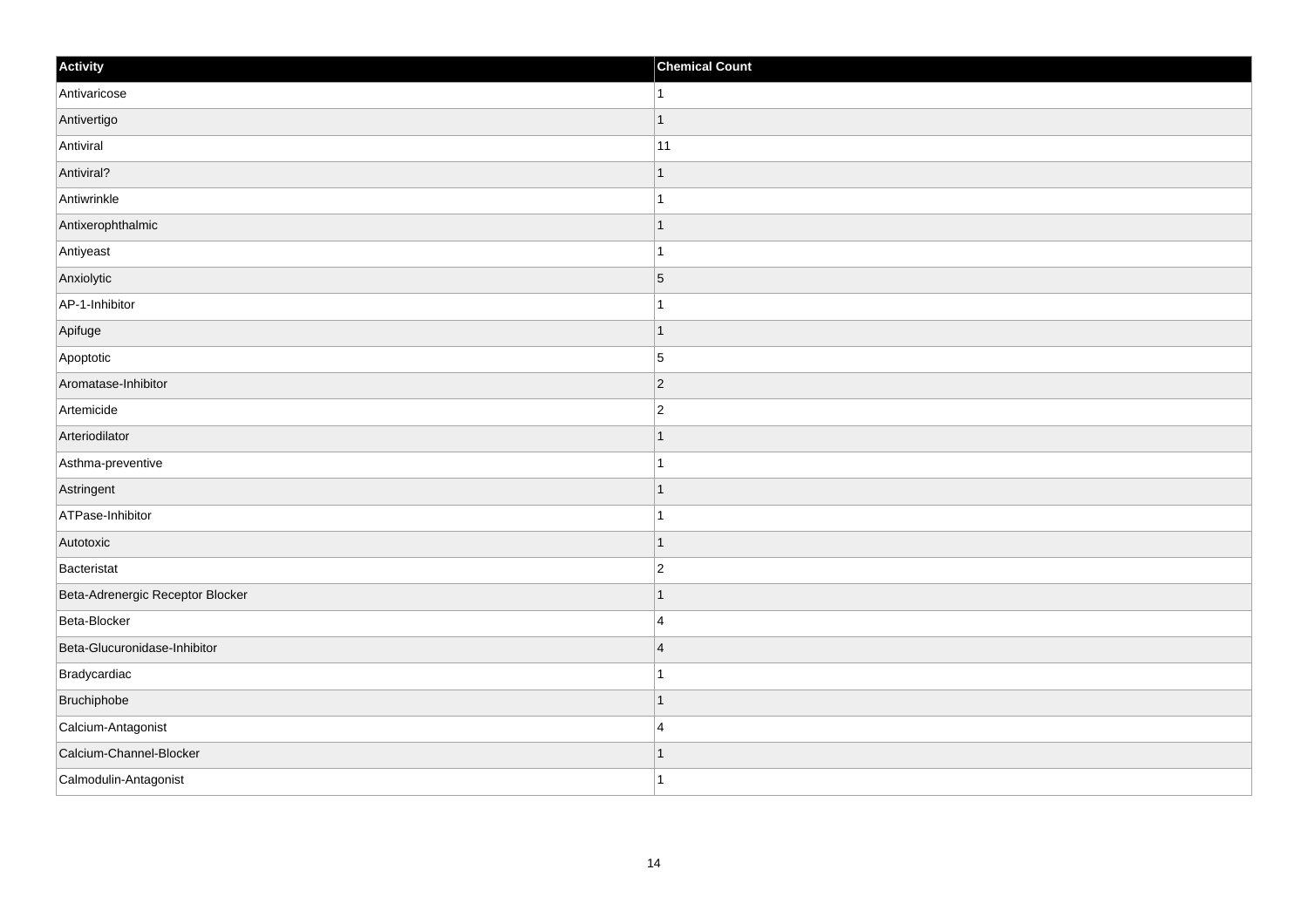| Activity                         | <b>Chemical Count</b> |
|----------------------------------|-----------------------|
| cAMP-Inhibitor                   | $\vert$ 1             |
| cAMP-Phosphodiesterase-Inhibitor | $\mathbf{1}$          |
| Cancer-Preventive                | 19                    |
| Candidicide                      | 7                     |
| Capillarifortificant             |                       |
| Capillarigenic                   |                       |
| Capillariprotective              | $\mathbf{1}$          |
| Carcinogenic                     | $\overline{2}$        |
| Carcinogenic?                    |                       |
| Cardiac                          | $\mathbf 1$           |
| Cardiomyopathogenic              | $\mathbf{1}$          |
| Cardioprotective                 | 14                    |
| Cardiotonic                      | 3                     |
| Cardiotoxic                      | $\mathbf 1$           |
| Carminative                      |                       |
| Casein-Kinase-II-Inhibitor       | $\mathbf{1}$          |
| Catabolic                        | $\mathbf 1$           |
| Chemopreventive                  | 6                     |
| Cholagogue                       | $ 2\rangle$           |
| Choleretic                       | $\bf 8$               |
| Cicatrizant                      | $\mathbf 1$           |
| Circulotonic                     | $\overline{c}$        |
| Clastogenic                      |                       |
| CNS-Active                       | $\mathbf 1$           |
| CNS-Depressant                   | $\overline{5}$        |
| <b>CNS-Paralytic</b>             |                       |
| <b>CNS-Stimulant</b>             | $ 2\rangle$           |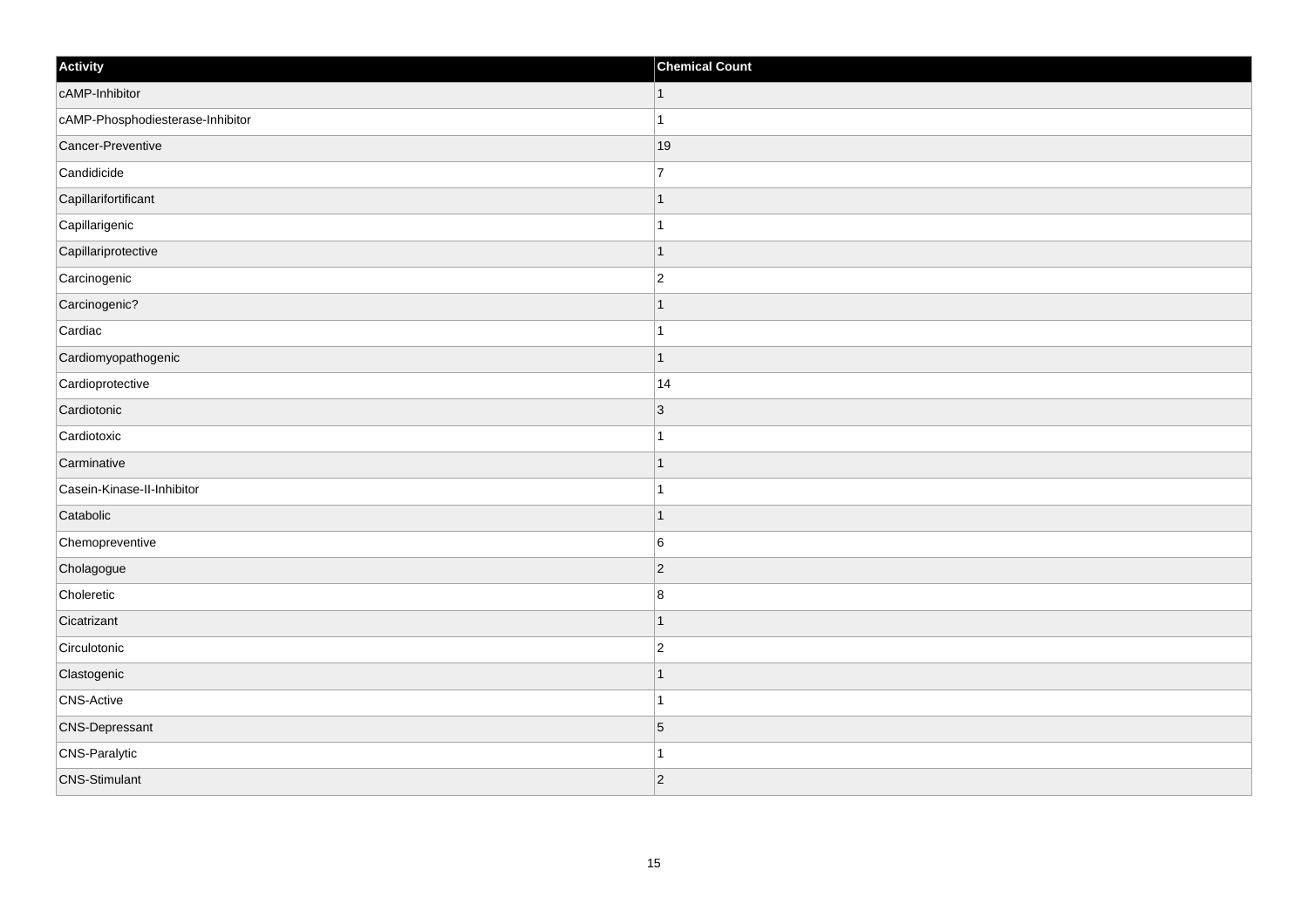| Activity                      | <b>Chemical Count</b> |
|-------------------------------|-----------------------|
| Cold-preventive               | $\mathbf{1}$          |
| Collagen-Sparing              | $\mathbf{1}$          |
| Collagenic                    | $\vert$ 2             |
| Colorant                      | $\vert$ 3             |
| Comedogenic                   | $\mathbf{1}$          |
| COMP-Inhibitor                | $\mathbf{1}$          |
| COMT-Inhibitor                | $\mathbf{1}$          |
| Contraceptive                 | $\mathbf{1}$          |
| Copper-Antagonist             | $\mathbf{1}$          |
| Copper-Chelator               | $\mathbf{1}$          |
| COX-1-Inhibitor               | $\overline{4}$        |
| COX-2-Inhibitor               | $\overline{7}$        |
| Cyclooxygenase-Activator      | $\overline{2}$        |
| Cyclooxygenase-Inhibitor      | 4                     |
| CYP1A1-Inhibitor              | $\mathbf{1}$          |
| Cytochrome-P450-1A2-Inhibitor | $\mathbf{1}$          |
| Cytochrome-P450-Inhibitor     | $\mathbf{1}$          |
| Cytotoxic                     | $\vert 4$             |
| Deiodinase-Inhibitor          | $\mathbf{1}$          |
| Demulcent                     | $\mathbf{1}$          |
| Deodorant                     | $\mathbf{1}$          |
| Depressant                    | $\mathbf{1}$          |
| Dermatitigenic                | $\mathbf{1}$          |
| Detoxicant                    | $\vert$ 3             |
| Detoxicant (Alcohol)          | $\vert$ 1             |
| Diaphoretic?                  | $\vert$ 2             |
| Differentiator                | $ 2\rangle$           |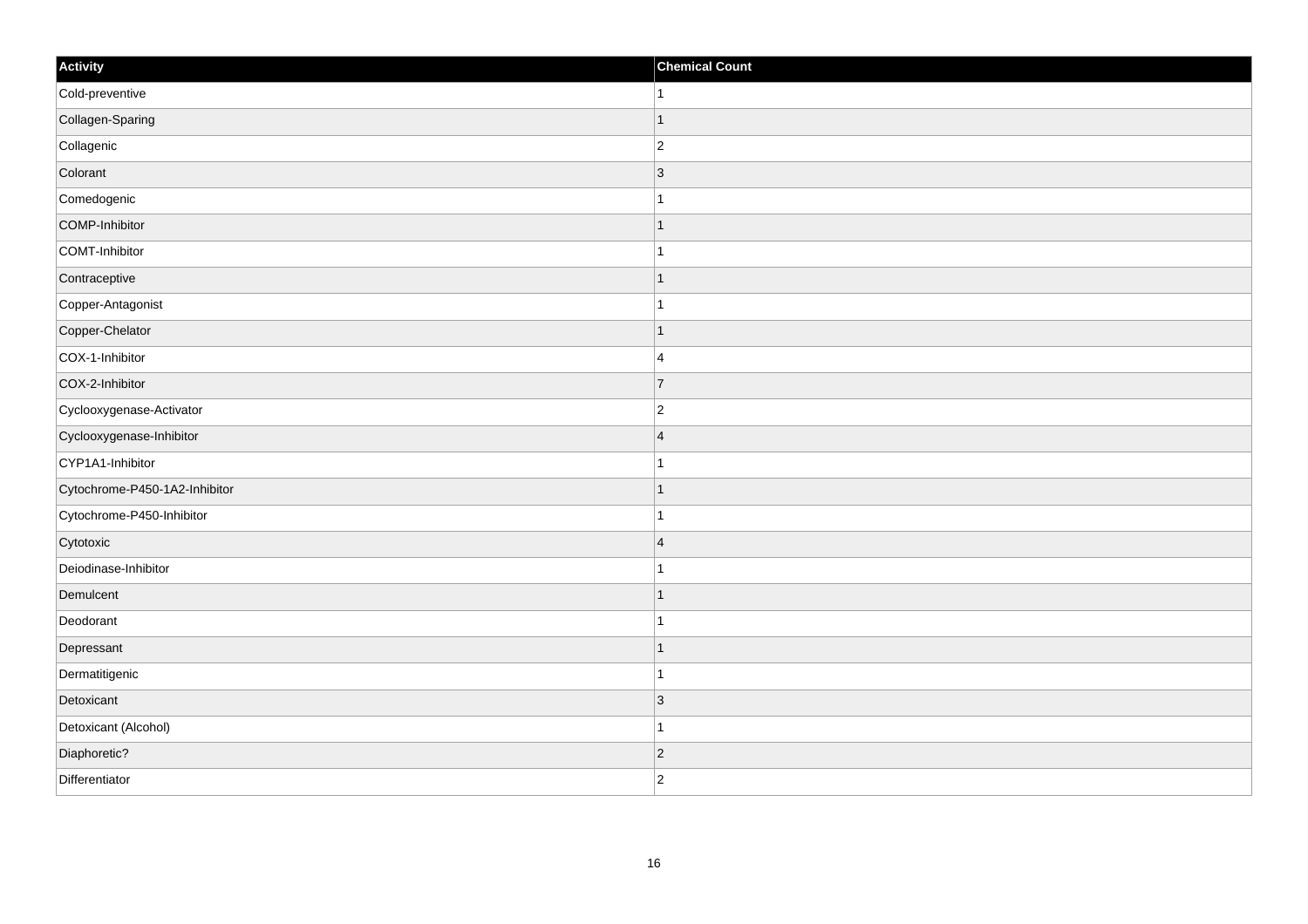| Activity                       | <b>Chemical Count</b> |
|--------------------------------|-----------------------|
| Disinfectant                   | $\vert$ 1             |
| Diuretic                       | $ 11\rangle$          |
| Dye                            | $\overline{1}$        |
| Elastase-Inhibitor             | 3                     |
| Encephalopathic                | $\overline{1}$        |
| Energizer                      | $\overline{1}$        |
| Enterorelaxant                 | $\mathbf{1}$          |
| Ergogenic                      | $\mathbf{1}$          |
| Erythrocytogenic               | $\overline{1}$        |
| Estrogenic                     | $\vert$ 3             |
| Expectorant                    | $\overline{1}$        |
| Fatal                          | $\overline{1}$        |
| Fibrinolytic                   | $\vert$ 1             |
| Fistula-Preventive             | $\mathbf{1}$          |
| FLavor                         | 7                     |
| Fungicide                      | 12                    |
| Gastroprotective               | $\overline{1}$        |
| Glucosyl-Transferase-Inhibitor | $\overline{1}$        |
| Goitrogenic                    | $\vert$ 1             |
| Hematopoietic                  | $\mathbf{1}$          |
| Hemopoietic                    | $\overline{1}$        |
| Hemostat                       | $\overline{5}$        |
| Hemostatic                     | $\mathbf{1}$          |
| Hepatomagenic                  | $\mathbf{1}$          |
| Hepatoprotective               | 9                     |
| Hepatotonic                    | $\overline{1}$        |
| Hepatotoxic                    | $\mathbf{1}$          |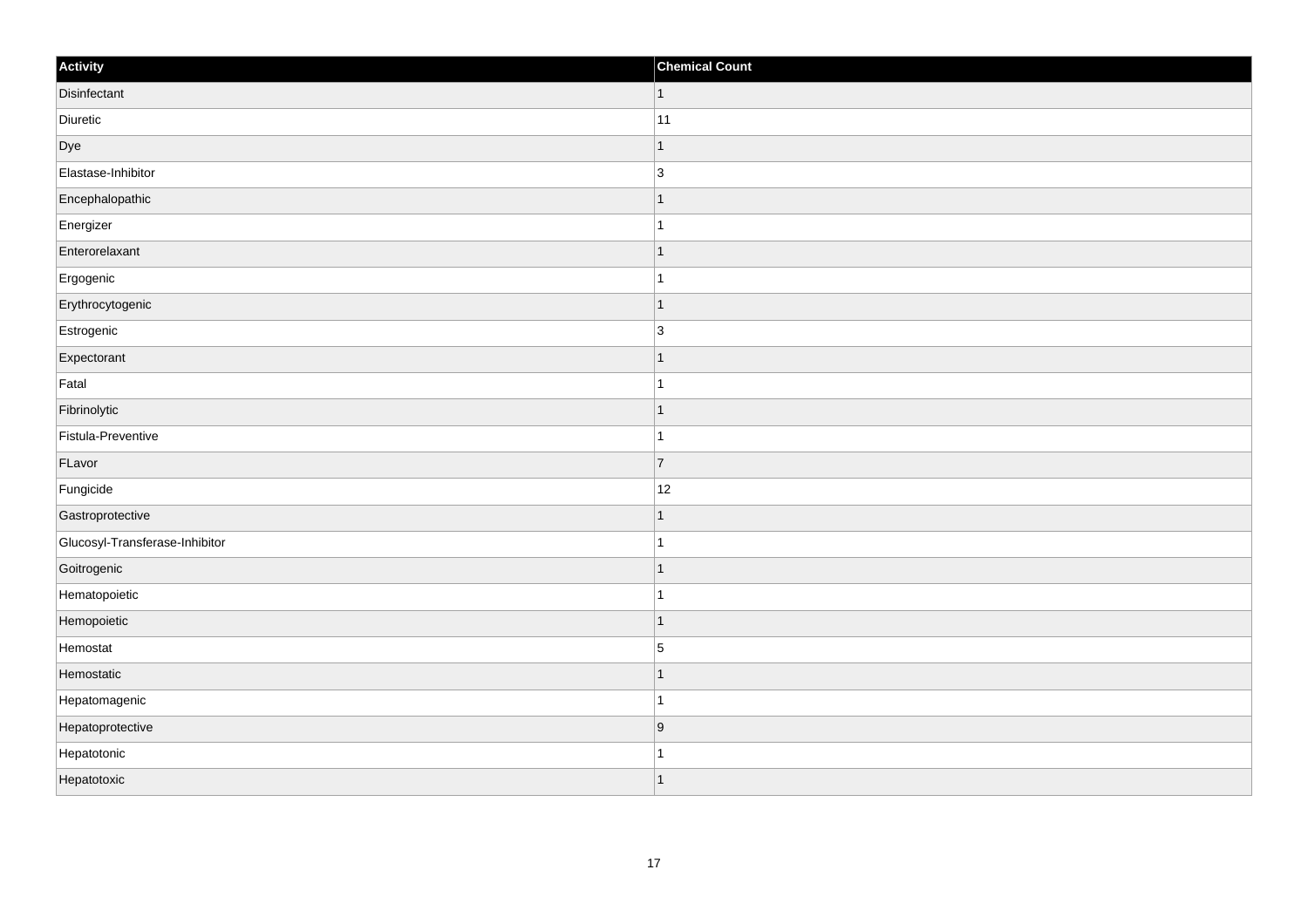| Activity                  | <b>Chemical Count</b> |
|---------------------------|-----------------------|
| Hepatotropic              | $\mathbf{1}$          |
| Herbicide                 | $\overline{c}$        |
| HIF-1alpha-Inhibitor      |                       |
| Histamine-Inhibitor       | $\mathbf 1$           |
| HIV-RT-Inhibitor          | $\mathbf{1}$          |
| Hydrocholerectic          |                       |
| Hydroperoxidase-Inhibitor | 1                     |
| Hypertensive              | $\overline{2}$        |
| Hypocholesterolemic       | 9                     |
| Hypoglycemic              | 10                    |
| Hypolipemic               | $\mathbf 1$           |
| Hypolipidemic             | $ 2\rangle$           |
| Hypotensive               | 13                    |
| Hypotriglyceridemic       |                       |
| Hypouricemic              |                       |
| IKB-kinase-Inhibitor      | $\mathbf{1}$          |
| Immunomodulator           | 9                     |
| Immunostimulant           | 8                     |
| Immunosuppressant         | 1                     |
| iNOS-Inhibitor            | 1                     |
| Inotropic                 | $\overline{1}$        |
| Insecticide               | $\overline{4}$        |
| Insectifuge               | 7                     |
| Insectiphile              | $\overline{1}$        |
| Insulin-Sparing           | $\overline{1}$        |
| Insulinogenic             | $\overline{4}$        |
| Interferon-Synergist      | $\mathbf{1}$          |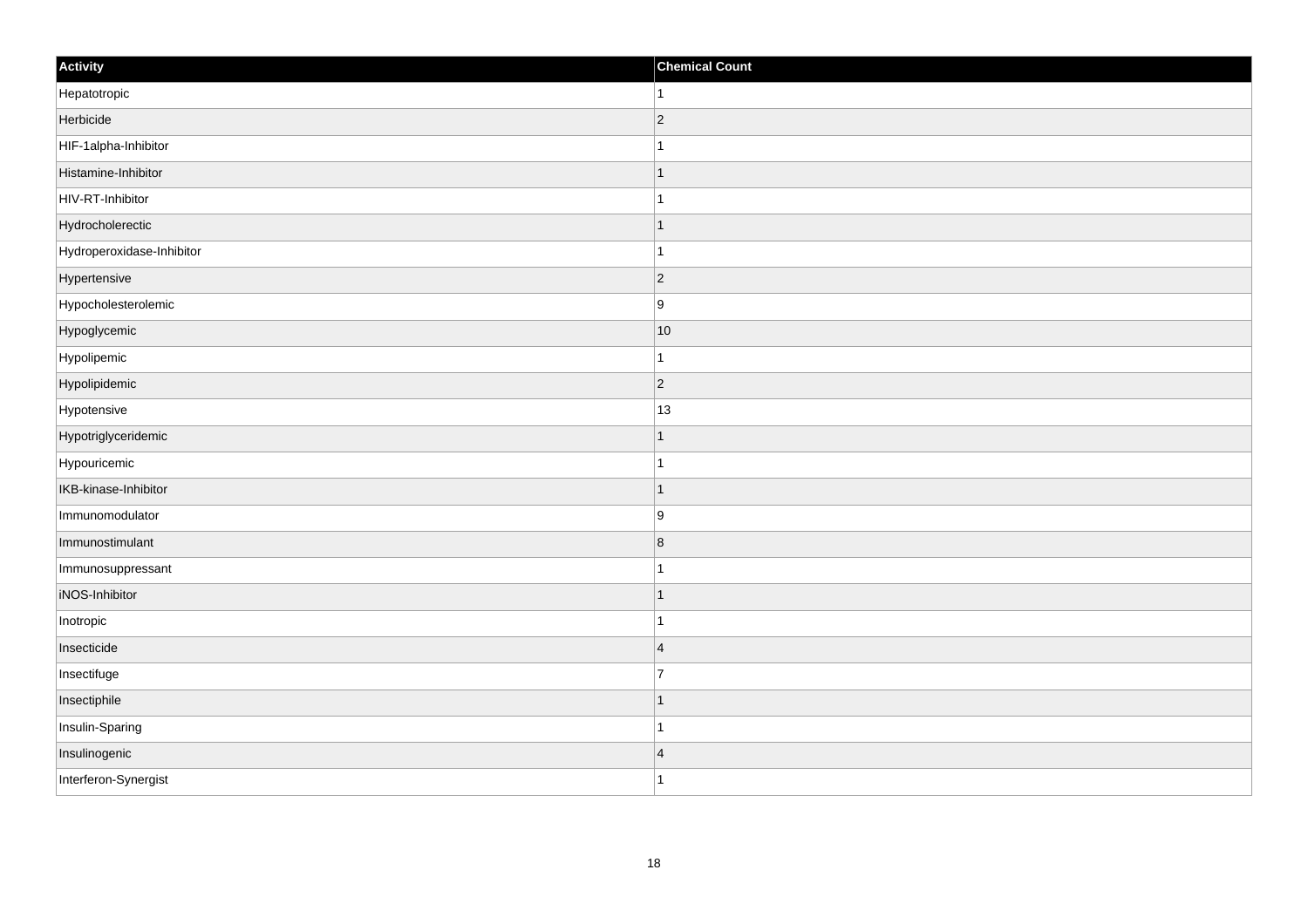| Activity                    | <b>Chemical Count</b> |
|-----------------------------|-----------------------|
| Interferonogenic            | $ 2\rangle$           |
| Interleukin-6-Inhibitor     |                       |
| Irritant                    | $\overline{4}$        |
| JNK-Inhibitor               |                       |
| Juvabional                  | $\overline{3}$        |
| Keratolytic                 |                       |
| Larvicide                   | 1                     |
| Larvistat                   | 3                     |
| Laxative                    | $\overline{4}$        |
| Laxative?                   | $\overline{2}$        |
| Leptingenic                 |                       |
| Leucocytogenic              | $\overline{2}$        |
| Leukotriene-Inhibitor       | 1                     |
| Lipolytic                   | 1                     |
| Lipoxygenase-Inhibitor      | $\overline{5}$        |
| Lithogenic                  | $\overline{c}$        |
| Litholytic                  | $\overline{2}$        |
| MAO-A-Inhibitor             | $\overline{2}$        |
| MAO-Inhibitor               | 1                     |
| MAPK-Inhibitor              | -1                    |
| Mast-Cell-Stabilizer        | ٠                     |
| Memorigenic                 |                       |
| Metal-Chelator              | $ 2\rangle$           |
| Metal-Chelator (Copper)     |                       |
| Metalloproteinase-Inhibitor |                       |
| MMP-9-Inhibitor             | $\overline{2}$        |
| Mosquitofuge                |                       |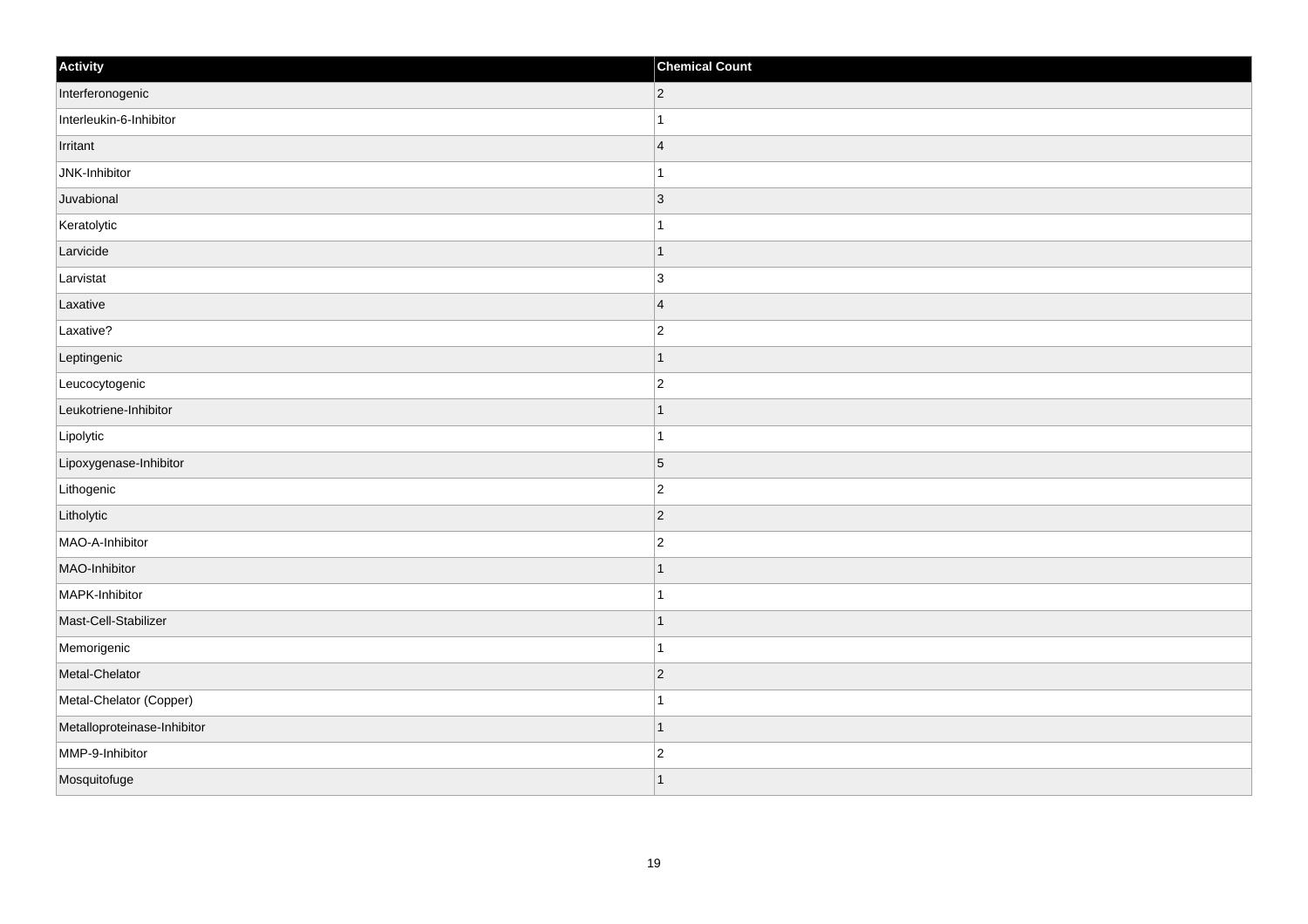| Activity                                 | <b>Chemical Count</b> |
|------------------------------------------|-----------------------|
| Motor-Depressant                         | 3 <sup>1</sup>        |
| Mucogenic                                | $\overline{c}$        |
| Mucolytic                                | 1                     |
| Mutagenic                                | $ 2\rangle$           |
| Mycobactericide                          | $\overline{c}$        |
| Myorelaxant                              | $ 2\rangle$           |
| NADH-Oxidase-Inhibitor                   | 1                     |
| NADH-Ubiquinone-Oxidoreductase-Inhibitor |                       |
| Narcotic                                 |                       |
| Nematicide                               | $ 3\rangle$           |
| NEP-Inhibitor                            | 1                     |
| Nephrotoxic                              | $ 2\rangle$           |
| Neuroprotective                          | $\overline{c}$        |
| Neurotoxic                               |                       |
| Neurotransmitter                         |                       |
| NF-kB-Inhibitor                          | $\overline{5}$        |
| NO-Genic                                 | -1                    |
| NO-Inhibitor                             | $\overline{1}$        |
| NO-Scavenger                             | $\overline{1}$        |
| NO-Synthase-Inhibitor                    | 1                     |
| Odontolytic                              | $\overline{1}$        |
| Ornithine-Decarboxylase-Inhibitor        | $6\phantom{.}6$       |
| Osteogenic                               |                       |
| Oviposition-Stimulant                    | $\overline{1}$        |
| Oxidase-Inhibitor                        | $\overline{1}$        |
| P450-Inducer                             | $\mathbf 1$           |
| P450-Inhibitor                           | $\overline{1}$        |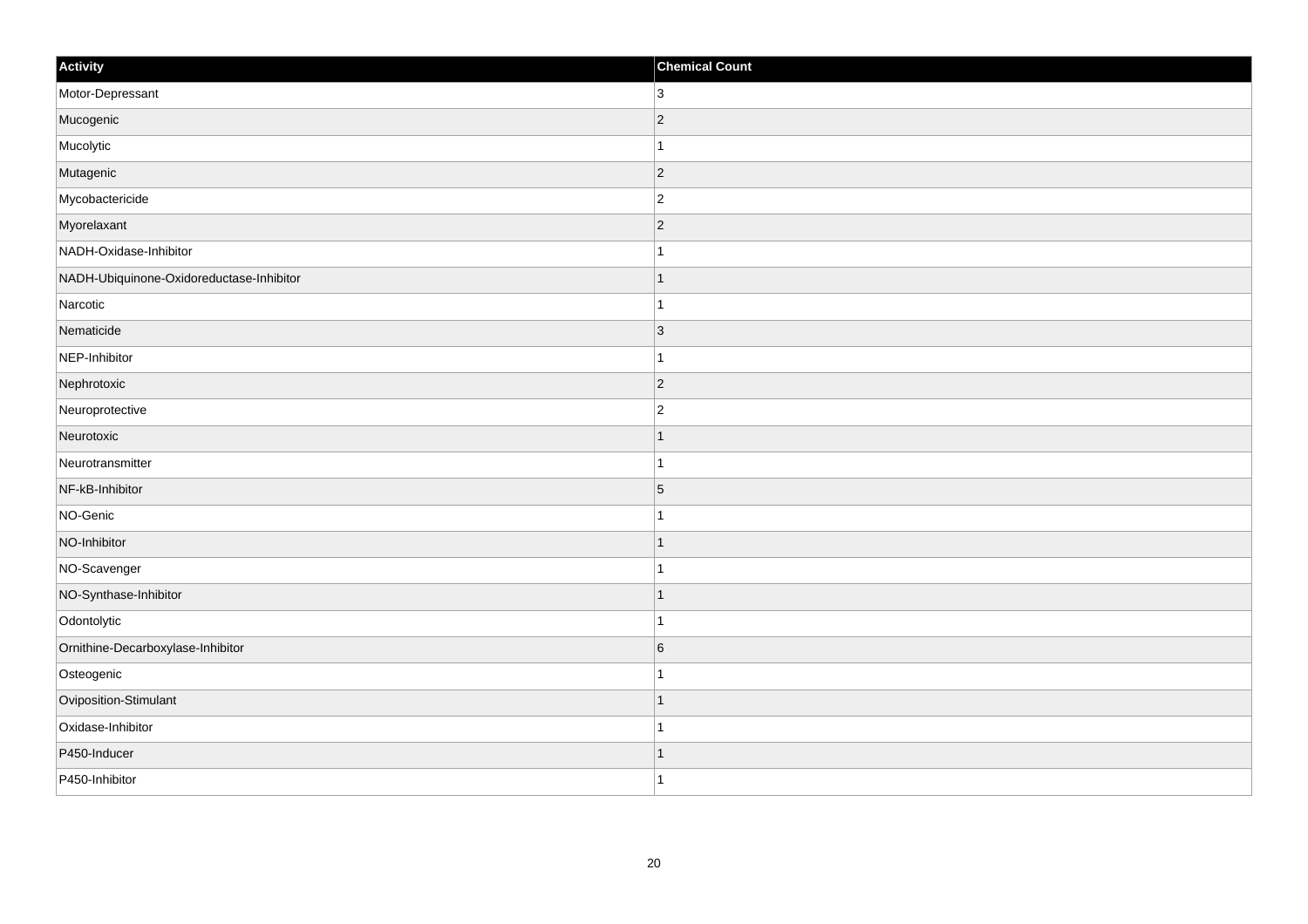| Activity                          | <b>Chemical Count</b> |
|-----------------------------------|-----------------------|
| Paralytic                         | $\vert$ 1             |
| Parasiticide                      |                       |
| Pediculicide                      |                       |
| Perfumery                         | $\overline{2}$        |
| Peristaltic                       |                       |
| Pesticide                         | 30                    |
| PGE2-Inhibitor                    | -1                    |
| Phagocytotic                      | 3                     |
| Phospholipase-Inhibitor           |                       |
| Phytoalexin                       | $\overline{2}$        |
| Piscicide                         | $\overline{2}$        |
| PKC-Inhibitor                     |                       |
| PKD-Inhibitor                     | -1                    |
| Plasmodicide                      |                       |
| Polyamine-Synthesis-Inhibitor     |                       |
| Potassium-Sparing                 |                       |
| Preservative                      |                       |
| Previtamin-A                      |                       |
| Proliferant                       |                       |
| Prooxidant                        | $\overline{3}$        |
| Prostaglandigenic                 | $\overline{2}$        |
| Prostaglandin-Sparer              |                       |
| Prostaglandin-Synthesis-Inhibitor | $\overline{5}$        |
| Protease-Inhibitor                |                       |
| Protein-Kinase-C-Inhibitor        | $\vert$ 2             |
| Protisticide                      | $\overline{2}$        |
| PTK-Inhibitor                     | $ 2\rangle$           |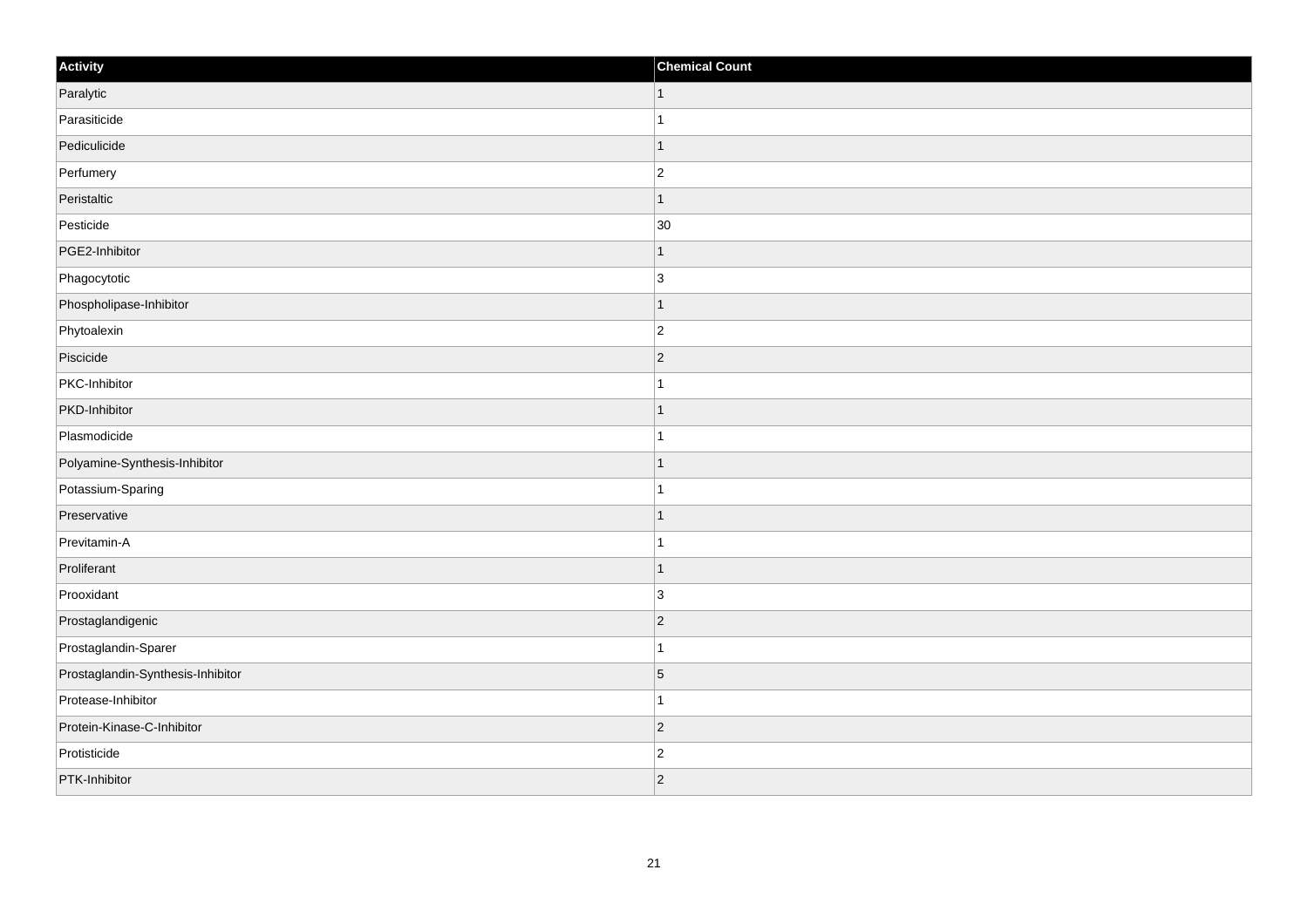| Activity                        | <b>Chemical Count</b> |
|---------------------------------|-----------------------|
| Quinone-Reductase-Inducer       | 5                     |
| Refrigerant                     |                       |
| Renotoxic                       | 1                     |
| Retinoprotectant Optometry      | $\mathbf 1$           |
| Scabicide                       | $\overline{c}$        |
| Schizophrenigenic               |                       |
| Sedative                        | $\,6$                 |
| Serotoninergic                  |                       |
| Sialogogue                      |                       |
| Sodium-Sparing                  | $\mathbf 1$           |
| Spermigenic                     | $\mathbf{1}$          |
| Sunscreen                       | $ 2\rangle$           |
| Sweetener                       | 1                     |
| Teratologic                     | 1                     |
| Termiticide                     | $\overline{3}$        |
| Testosteronigenic               | $\mathbf 1$           |
| Thymoprotective                 | $\overline{1}$        |
| Tissue-Thromboplastin-Inhibitor |                       |
| TNF-alpha-Inhibitor             | 1                     |
| TOPO-2-Inhibitor                | -1                    |
| Topoisomerase-I-Inhibitor       | $\overline{c}$        |
| Topoisomerase-II-Inhibitor      | 3                     |
| Toxic                           | $\mathbf 1$           |
| Tranquilizer                    | $ 2\rangle$           |
| Transdermal                     | 1                     |
| Trichomonicide                  | $\overline{2}$        |
| Trichomonistat                  | $\mathbf{1}$          |